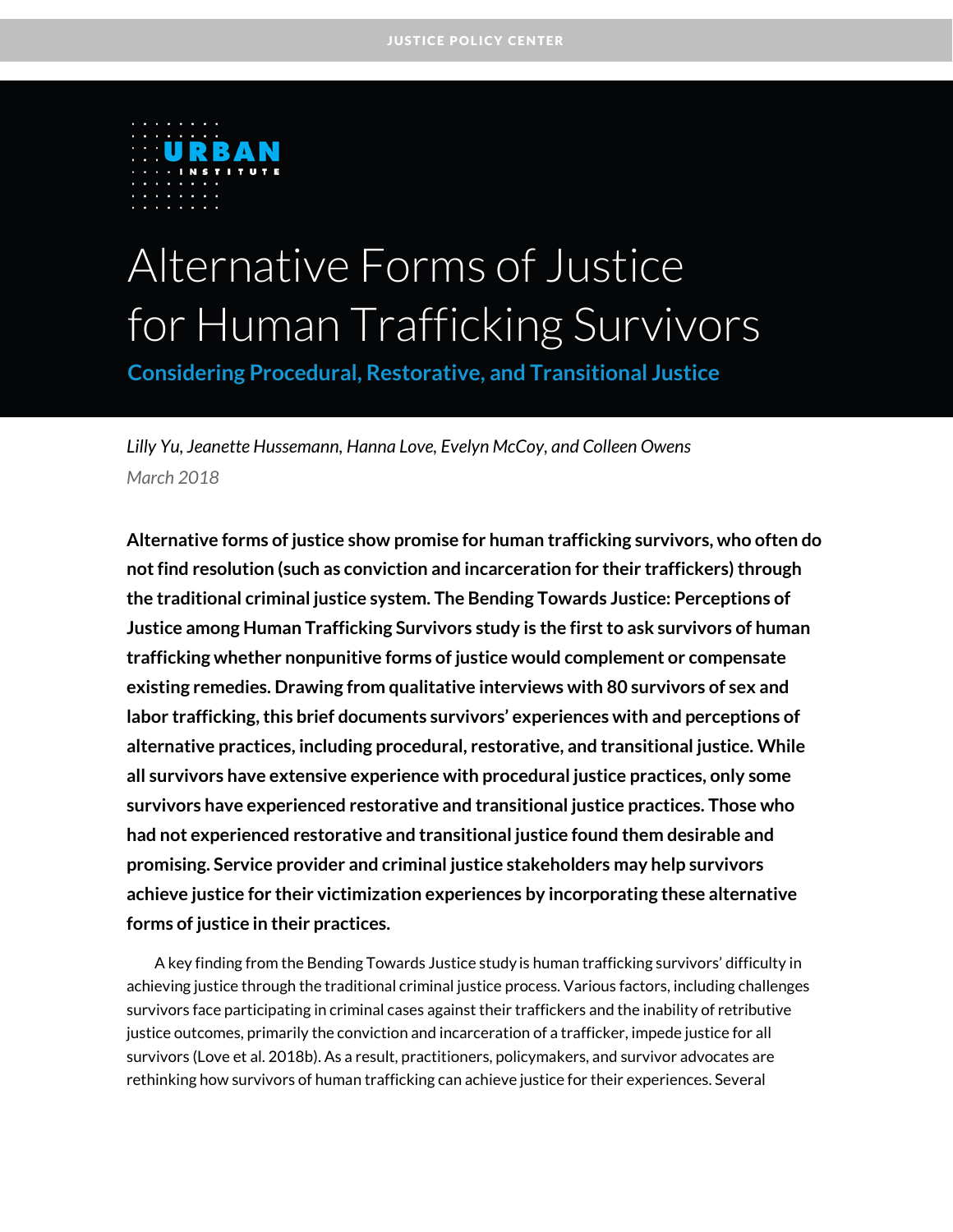alternative forms of justice have been shown to be viable additions or alternatives to traditional criminal justice. Three models show promise when applied to human trafficking cases: (1) procedural justice, (2) restorative justice, and (3) transitional justice.

- **Procedural justice** models argue that the *process* by which justice is achieved is more important than the *outcome* of a case. More specifically, theories of procedural justice maintain that survivors' perceptions of justice are influenced by opportunities to be involved in the decisions made in service provision and criminal justice processes and the opportunities to participate in both by having a voice and expressing their side of the story (Thibaut and Walker 1975; Tyler 1988, 1990). An overarching element of procedural justice, therefore, is the respectful treatment of survivors as they pursue services for themselves and/or criminal justice outcomes for their traffickers.
- **Restorative justice** models argue that criminal justice outcomes, including convictions and imprisonment, are not always the best response to crimes against a person (Bolivar 2013; Mika et al. 2004). In the case of human trafficking, nonpunitive, survivor-defined responses, including an acknowledgment of wrongdoing or an apology from traffickers, survivor confrontation of their traffickers, and the payment of reparations might significantly affect perceptions of justice.
- **Transitional justice** models argue that larger community efforts to respond to crimes by acknowledging the harms that have occurred and preventing them from occurring again are most likely to promote peace, provide a sense of justice, and result in longer-term impacts (David and Yuk-Ping 2005; Teitel 2003; van Zyl 1999; Waldorf 2006). Transitional justice for human trafficking survivors primarily focuses on reforms to institutions and policies and educational and memorial initiatives, such as human trafficking awareness campaigns and speaking with policymakers regarding human trafficking–related legislation.

While research on the effects of alternative forms of justice has largely been limited to people who are accused of crimes, these models could improve survivor perceptions of justice and reform traditional responses to human trafficking. In response, this brief explores how procedural, restorative, and transitional justice can lead to justice for survivors of human trafficking and complement or compensate for traditional justice system remedies.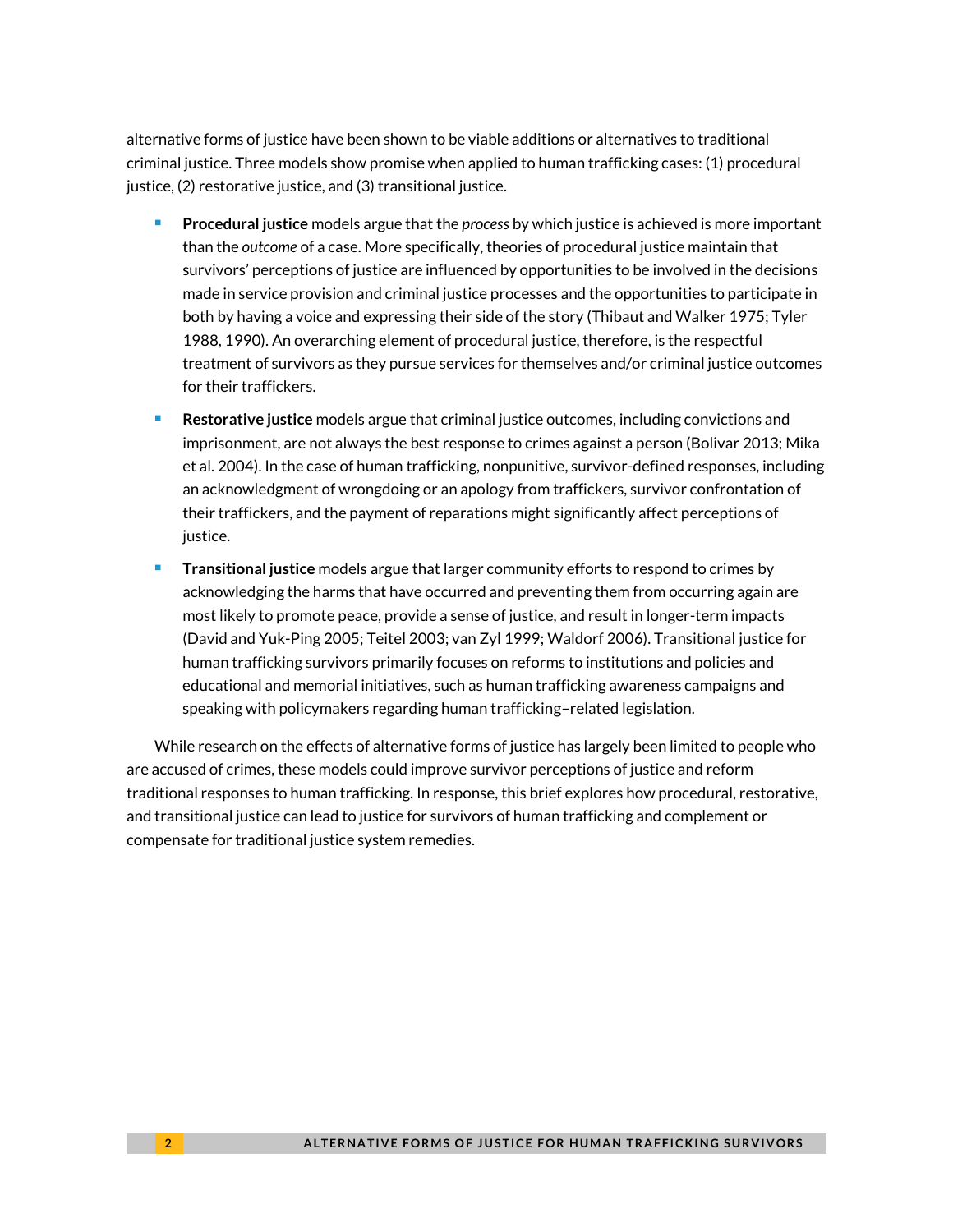#### BOX 1

#### **Bending Towards Justice: Perceptions of Justice among Human Trafficking Survivors**

This brief is one of four products from the Urban Institute's Bending Towards Justice: Perceptions of Justice among Human Trafficking Survivors study. Recognizing the underrepresentation in the field of survivors' perceptions of justice, this study asks the following questions:

- What are human trafficking survivors' perceptions of justice in their cases?
- **What are human trafficking stakeholders' perceptions of justice?**
- What are survivors' experiences with the criminal justice process?
- What alternative forms of justice may desire?

This brief presents the study's findings on survivors' experiences with **alternative forms of justice**. Findings related to survivors' their perceptions of justice, stakeholder responses, and survivors' experiences with the criminal justice process can be found on the study's project page, [urban.org/perceptionsjustice.](http://www.urban.org/perceptionsjustice)

### Methodology

This brief relies on data from in-depth, semistructured interviews conducted between July 2016 and May 2017 with 80 human trafficking survivors in eight diverse metropolitan sites in the US (two in the Northeast, three in the West, two in the South, and one in the Midwest). To recruit survivor respondents, the research team worked closely with a human trafficking service provider in each site, who screened past and current clients for eligibility (clients needed to be at least 18 years old and willing to share their story).

Confidential interviews ranged from 30 minutes to over two hours long, with most lasting approximately one hour. The majority were conducted in person and audio recorded. All recordings were professionally transcribed, and the research team coded and analyzed the data using NVivo, a qualitative analysis software.

Table 1 displays the sociodemographic characteristics of the survivors we interviewed. Our sample included more women ( $n=55$ ) than men ( $n=24$ ), and most respondents ( $n=44$ ) were between the ages of 25 and 44. The largest share of respondents identified as Latinx (n=32), and most survivors were born outside the United States (n=58). The vast majority of respondents (n=76) had legal authorization to live in the United States (e.g., through citizenship, permanent residence status, continued presence, or immigration relief such as T and U visas). The sample included more survivors of labor trafficking (n=45) than sex trafficking (n=29). Fifty-five percent of the sample (n=44) had participated in a criminal case during the investigation or prosecution phase. Notably, more than a third of our sample (n=28) had prior criminal justice involvement as a defendant in their own case. Of our sample, 72 percent of sex trafficking survivors and 16 percent of labor trafficking survivors had prior involvement as a defendant.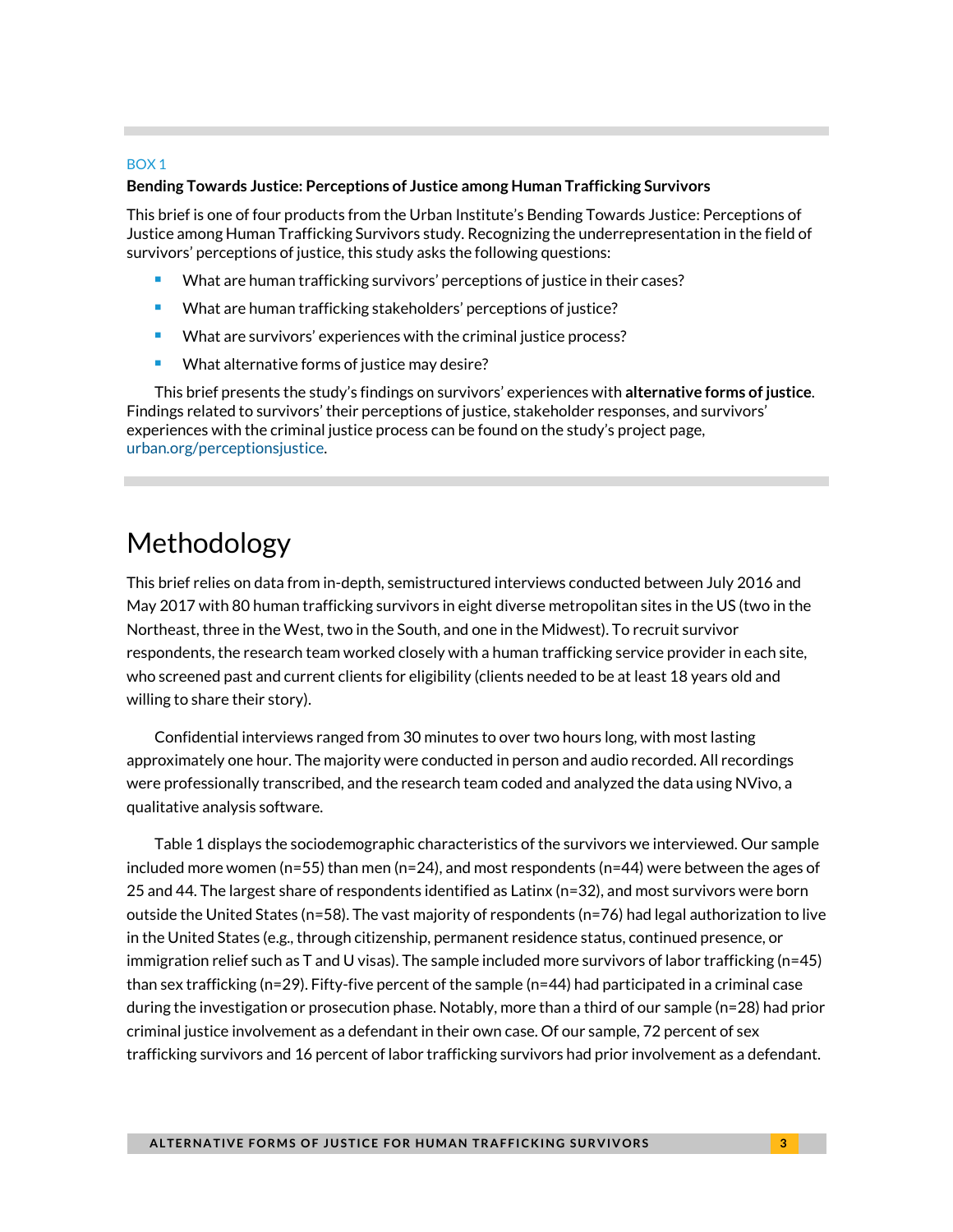#### TABLE 1

#### **Survivor Respondent Characteristics**

|                                  | n              | %   |                                                  | n              | %   |
|----------------------------------|----------------|-----|--------------------------------------------------|----------------|-----|
| Gender                           |                |     | <b>Status</b>                                    |                |     |
| Woman                            | 55             | 69% | T visa                                           | 29             | 36% |
| Man                              | 24             | 30% | US citizen                                       | 26             | 33% |
| Unknown                          | $\mathbf{1}$   | 1%  | Permanent resident                               | 10             | 13% |
| Race                             |                |     | Pending status                                   | 4              | 5%  |
| Latinx <sup>a</sup>              | 32             | 40% | No documentation status                          | 4              | 5%  |
| White                            | 18             | 23% | U visa                                           | 3              | 4%  |
| Asian                            | 16             | 20% | Continued presence                               | 3              | 4%  |
| <b>Black</b>                     | 8              | 10% | Unknown                                          | $\mathbf{1}$   | 1%  |
| Mixed                            | 4              | 5%  | <b>Trafficking type</b>                          |                |     |
| American Indian or Alaska Native | 1              | 1%  | Labor                                            | 45             | 56% |
| Unknown                          | $\mathbf{1}$   | 1%  | Sex                                              | 29             | 36% |
| <b>Birthplace</b>                |                |     | <b>Both</b>                                      | 4              | 5%  |
| <b>United States</b>             | 22             | 28% | Unknown                                          | 2              | 3%  |
| Mexico                           | 20             | 25% | Case type <sup>b</sup>                           |                |     |
| Asia                             | 16             | 20% | Criminal                                         | 44             | 55% |
| Central America                  | 11             | 14% | Civil                                            | 8              | 10% |
| Africa                           | 7              | 9%  | None                                             | 24             | 30% |
| South America                    | 1              | 1%  | Unknown                                          | $\overline{7}$ | 9%  |
| Caribbean                        | 1              | 1%  | Criminal involvement as a defendant <sup>c</sup> |                |     |
| Europe                           | $\overline{2}$ | 3%  | Yes                                              | 28             | 35% |
| Age                              |                |     | No                                               | 52             | 65% |
| $18 - 24$                        | 12             | 15% |                                                  |                |     |
| $25 - 44$                        | 44             | 55% |                                                  |                |     |
| $45 - 64$                        | 14             | 18% |                                                  |                |     |
| $65+$                            | 1              | 1%  |                                                  |                |     |
| Unknown                          | 9              | 11% |                                                  |                |     |

<sup>a</sup> Latinx is a gender-neutral term for people of Latin American descent.

bCase type includes instances when an investigation occurred (with or without charges or prosecution), an arrest occurred (with or without prosecution), or a prosecution occurred. The number of survivors categorized under case type does not sum to 80 because some survivors had both a criminal investigation and a civil case. Among the criminal cases, 18 survivors had sex trafficking cases, 22 had labor trafficking cases, 3 had both, and 1 had unknown case data. Among the civil cases, all survivors had labor trafficking cases.

cOf the survivors involved in criminal cases as defendants, 20 were sex trafficking survivors, 7 were labor trafficking survivors, and 1 was a survivor of both.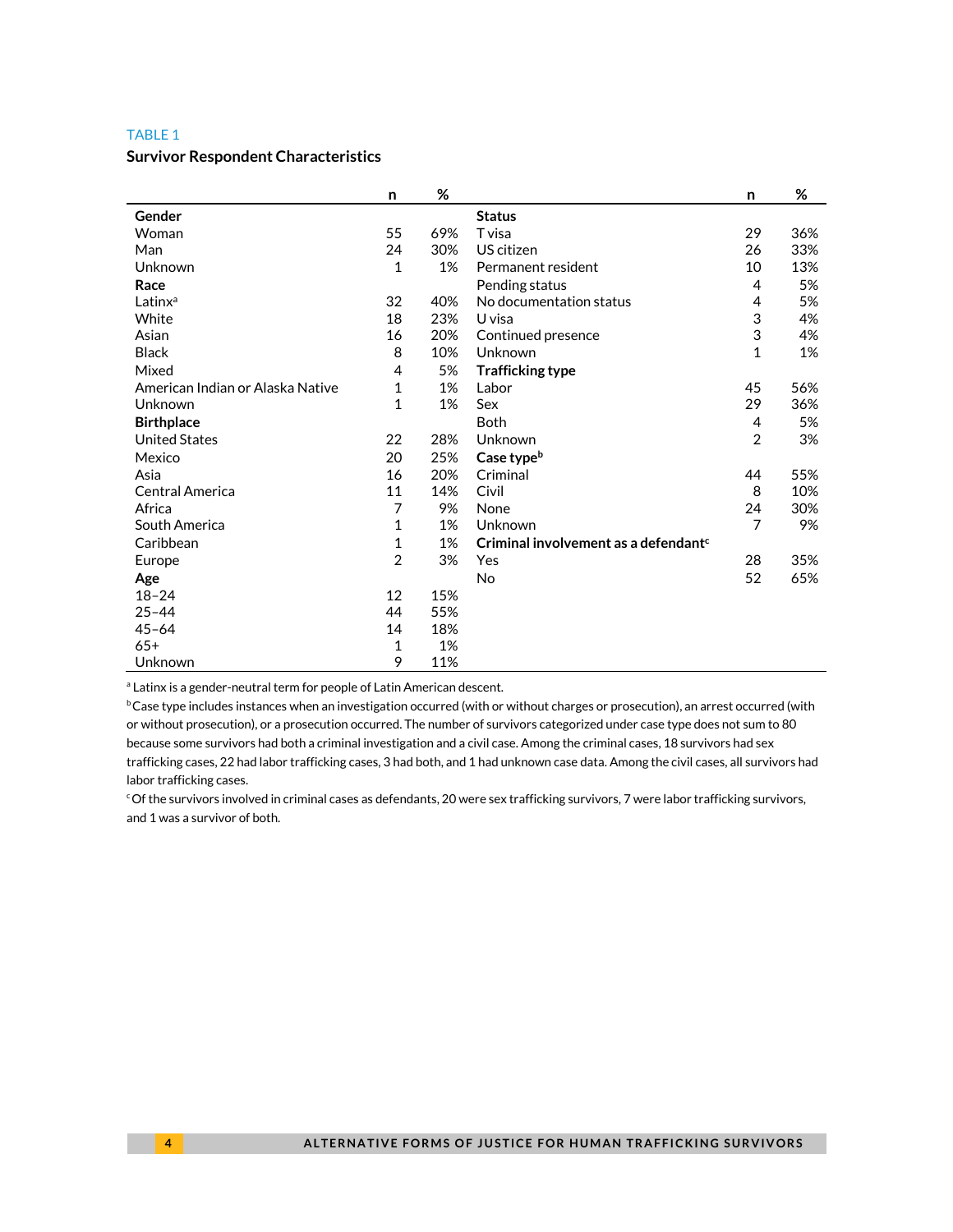### BOX 2

### **Key Findings from Survivor Respondent Interviews**

This brief focuses on survivors' perceptions of justice. More detailed findings from survivor interviews can be found in "Justice in Their Own Words" (Love et al. 2018b), but key takeaways include the following:

- **Survivors' perceptions of justice are shaped by their trust in the American criminal justice** system. Domestic sex trafficking survivors reported high distrust in and negative perceptions of system actors, whereas foreign-born survivors had more trust in the US justice system.
- Survivors of both sex and labor trafficking did not endorse traditional forms of retributive justice (such as incarceration) for their traffickers and instead felt justice could be better achieved through prevention. Ultimately, they defined justice as preventing others from harm but did not think the criminal justice system could accomplish this.
- Survivors' perceptions of justice for themselves differed from their desired outcomes for traffickers and most commonly centered on their ability to "move on" from their trafficking experiences and achieve autonomy and empowerment through accomplishing self-defined goals.
- Survivors offered recommendations for how criminal justice actors can improve their handling of human trafficking cases: adopting more compassionate approaches, ending the criminalization of survivors, hiring more diverse law enforcement agents, and improving training for system actors.

# Procedural Justice

To understand survivor views on procedural justice, we asked about (1) survivor *voice and participation* (Did you feel like you had control over your service provision/investigation/prosecution? Did you have an opportunity to tell your story and feel listened to by service providers/investigators/prosecutors?); (2) *communication* (How did service providers/investigators/prosecutors communicate with you during your case? Did anyone talk to you about your rights as a victim of crime or a victim of human trafficking? If you needed an interpreter, were you provided with one?); and (3) *respectful treatment* (Did service providers/investigators/prosecutors treat you with respect? Did you feel discriminated against or treated differently than other survivors?).

### **Participation**

### **STORYTELLING**

Overall, survivors felt that they had opportunities to tell their story by describing their victimization experience and personal histories to service providers. Survivors spoke positively of situations where they did not feel pressure from service providers to tell their stories in exact detail and could tell their story at their own pace: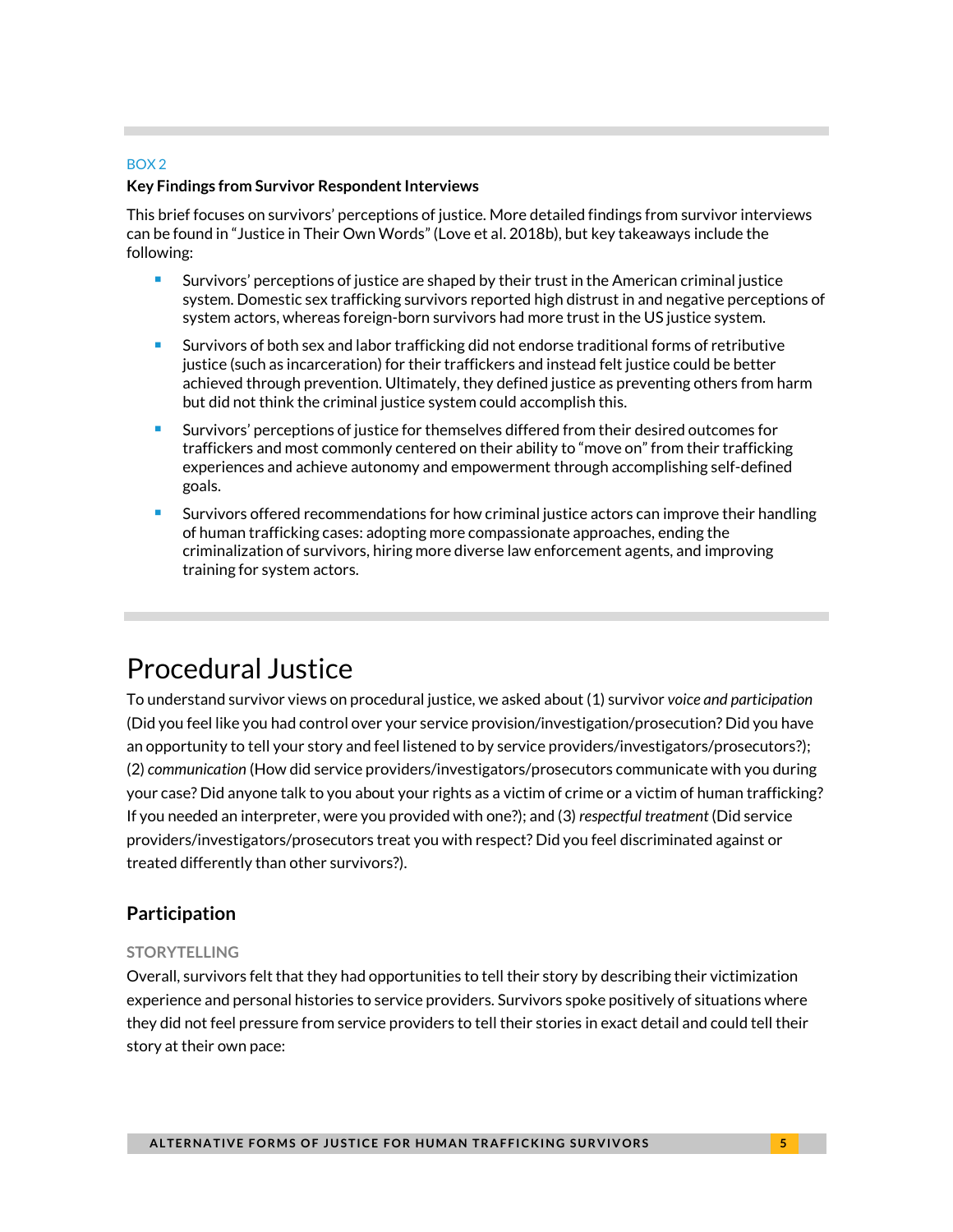[Service provider] wasn't a lot of pressuring about talking about a lot of stuff that happened. I did tell her my story, which helped her really help me start a foundation, but I liked how they weren't so pressuring on certain details and going into certain things. Their main focus at first was just making sure I was okay and I was stable. I think that that helped because I think if I was come at in a different way, that maybe I would have run from the situation than to try to figure out what was really going on. (Site 2, survivor 9, survivor of sex trafficking).

While survivors had varied experiences with telling their stories to criminal justice stakeholders and feeling believed, survivors did share several examples of positive experiences:

I had an interview with [law enforcement], and I told them all the situation I was going through. I think it went really well… I felt I had credibility. I felt that they believed in me. (Site 5, survivor 10, survivor of labor trafficking)

Survivors also reported challenges about having to tell their story *too many* times during a criminal case. Regardless of whether a survivor's case was investigated and prosecuted or involved only an initial interview with law enforcement, survivors had to tell their story more than once. For foreign-born survivors, repeating their story to law enforcement was in addition to documenting their story to a service provider for a T visa application.

### **DECISIONMAKING**

Survivors also felt like they played a key role in making decisions around their services with most providers, including what types of programs in which to participate or benefits to receive, as well as their timing. Survivors said they could ask for specific services and receive them, ask for assistance regarding personal and professional goals and receive help, and provide feedback to service providers over which services or processes worked well and which ones did not. Many survivors who had lost the ability to make decisions while being trafficked indicated that having control over service provision provided a sense of empowerment and agency, which served as a form of healing.

While survivors in our study generally reported positive experiences in their ability to make decisions in service provision settings, sex trafficking survivors who had participated in more structured and rule-based service programs, such as residential programs, reported a lack of decisionmaking ability and control over their service participation.<sup>[1](#page-13-0)</sup> These programs included rules such as curfews, cell phone privileges, wake-up times, and mandatory mental health and/or substance use counseling. One survivor appreciated the structure in the beginning of her program because it helped address her substance use challenges but felt it was a barrier by the end:

It was good structure, I guess I would say. It took a while to get used to, but it was routine and I do like routine… [But] I was going through a lot of stuff, and I was just at my point where, okay, I'm getting tired of all these rules. It was getting too much routine, too strict at times. I was working a good 30 hours a week plus doing all these classes and stuff for them and having to take the bus, which isn't a long bus ride or anything like that, but I was getting in really late from work and then having to get up early. (Site 4, survivor 1, survivor of sex trafficking)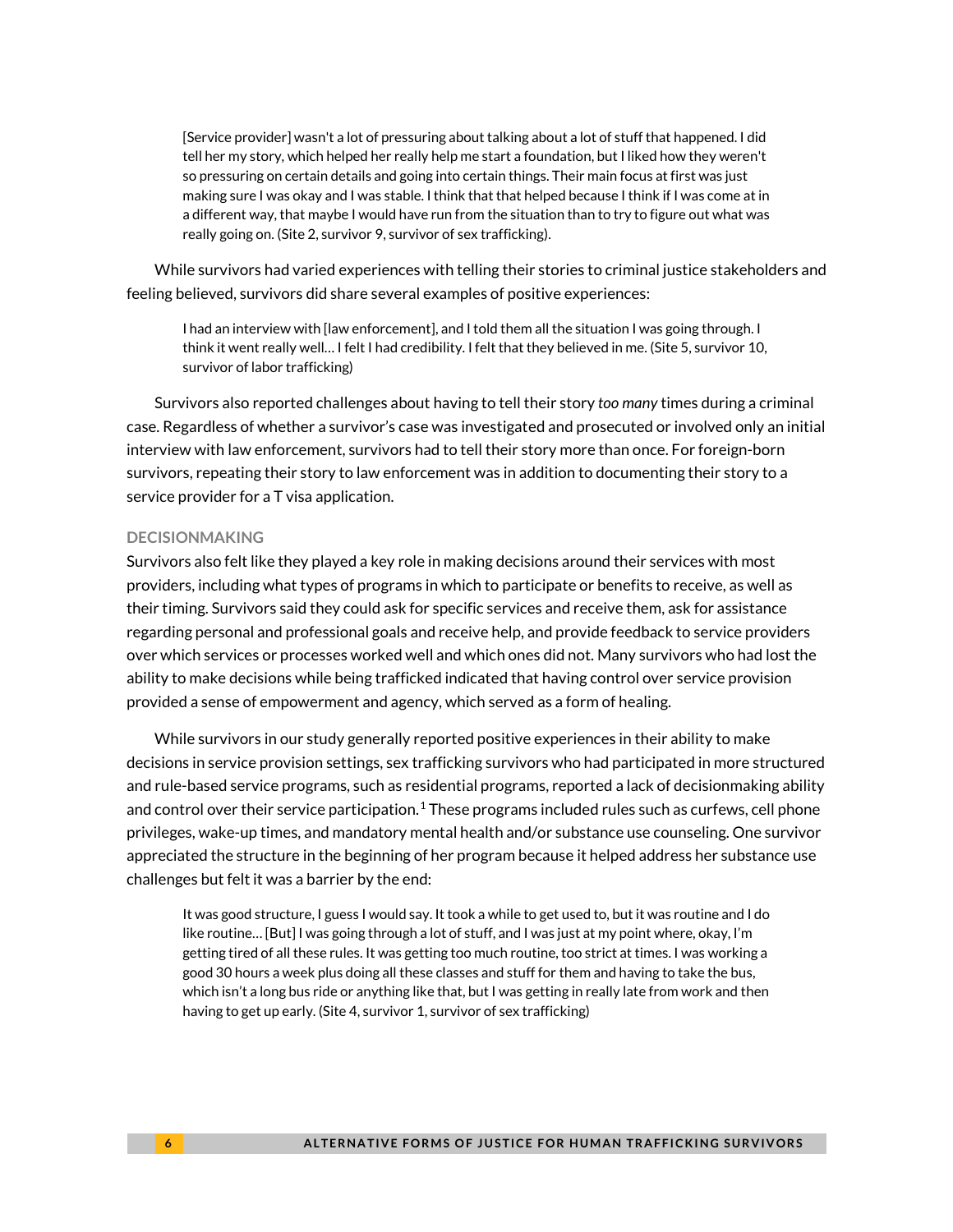Another survivor felt that the abundance of rules not only mimicked her past experiences of trafficking, but created an unrealistic living environment that would not enable her to take care of herself once she finished the program:

I was like, "You're acting like a pimp right now. You're threatening me if I leave, you're threatening [me with legal action] with my kid. I'm like, that's sick…. [The service provider is] too sheltered. You're too sheltered. You can't do this. You can't do that. Can't be around boys. Then you want to give [me] two hours [notice to leave the program] and throw me right back out in the world and like, oh, good luck. You can't shelter somebody like that. When we're getting ready to transition, let us go into the world or go to the store, go hang out at a friend's house because we're going back to those streets. We're not going back to your nice home you have or back to [service provider]. We have to go back to where we came from, and that's tough. (Site 2, survivor 8, survivor of sex trafficking)

Survivors were less likely to indicate that they felt involved in the decisions made throughout the criminal justice process than the decisions made with service providers. Specifically, survivors felt less involved in participating in an investigation and any decisions around whether their traffickers should be prosecuted, go to trial, or take a plea bargain. In sex trafficking cases, survivors described situations where prosecutors leveraged prostitution charges against them to pressure them into participating in criminal cases against traffickers:

They took me into jail because they were protecting me, and I was told that I would be released pretty much immediately afterwards, which I was not. I spent ten days in there on a curfew violation. There was also a lot of pressure for me to talk. The D.A. was there and they were asking me questions and telling me if you give us information, then the D.A. is more likely to give you a good deal and you'll get out of these situations. (Site 2, survivor 14, survivor of sex trafficking)

Both labor and sex trafficking survivors experienced mismatches between wanting to participate in an investigation or prosecution but not getting the chance to, or not wanting to participate but feeling pressured to do so. When a mismatch existed, survivors felt frustrated about their inability to make decisions and often lacked knowledge as to *why* those decisions were made.

### **Communication**

To examine communication practices, we analyzed the types and frequency of survivors' interactions with service providers and criminal justice stakeholders, the length of survivors' participation in service provision and criminal justice processes, and access to interpreters and other language assistance for survivors who were not fluent in English.

Survivors reported challenges understanding complicated legal processes on both service provision and criminal justice fronts: they were unaware of how to apply for public benefits, what the steps were in a criminal investigation or prosecution of their trafficker, and how to stay in touch with service providers and criminal justice stakeholders. To help mitigate these challenges, survivors had positive experiences with case managers at service providers and victim witness advocates in law enforcement and prosecution agencies, who maintained constant, low-barrier communication and explained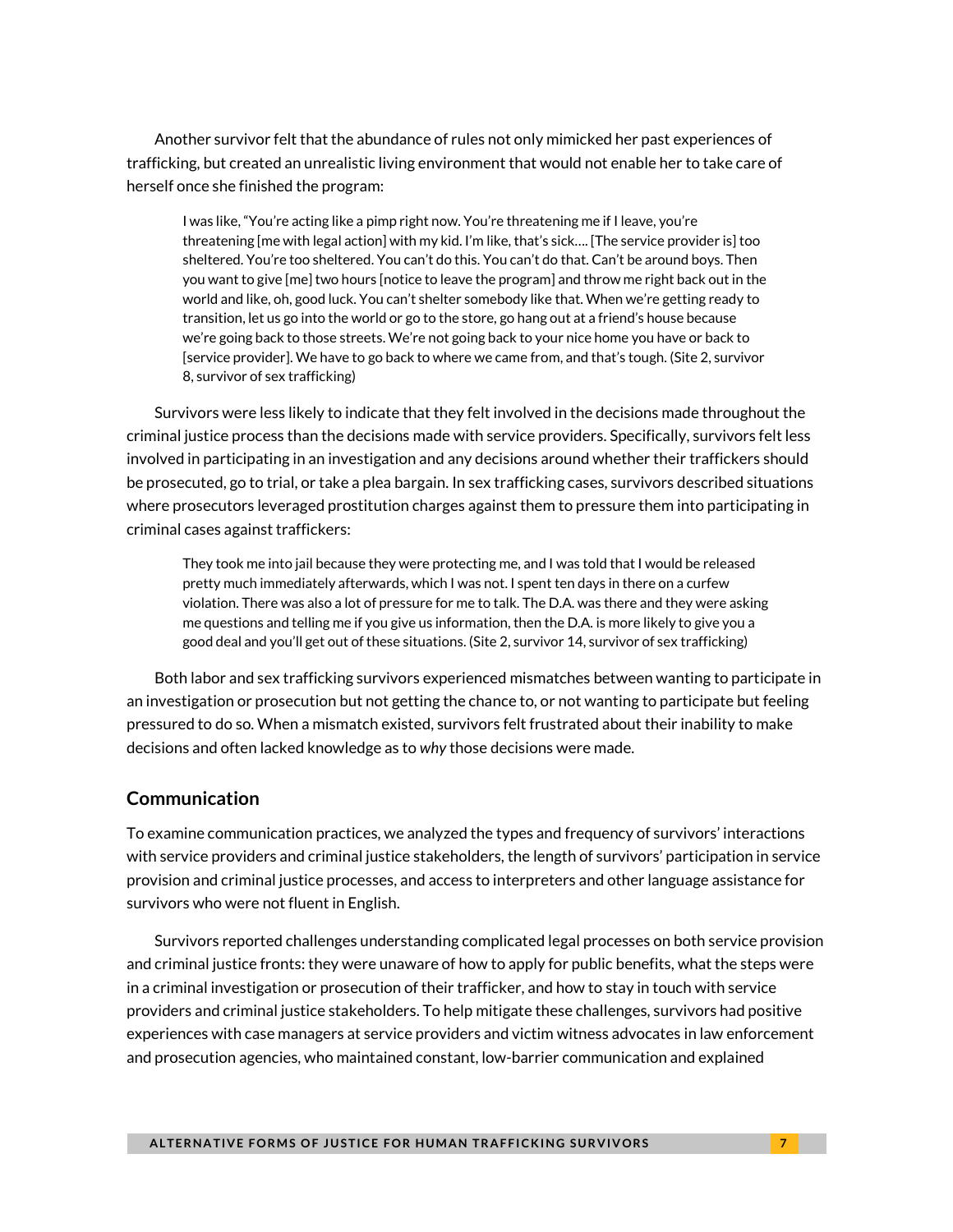confusing processes. For example, this survivor's service provider gave thorough guidance on how to apply for public benefits:

All of them, they made us like hundred percent clear about how to apply for, what benefits we are entitled to, how to apply for them, and what happens if the benefits are just rejected by no reason, how to appeal, and everything, like, even I became like an attorney. You know? I knew, like, I got informed a lot by them about everything. (Site 1, survivor 8, survivor of labor trafficking)

One survivor had a positive experience with a law enforcement agency that gave her a cell phone and provided updates on the criminal investigation of her trafficker:

[Law enforcement] helped me with my phone so that I can always have a way to contact somebody, especially where I'm living back in the area where I was first taken from. It's been pretty hard, living there, and a lot of old people. Being able to have my phone constantly with me and feeling like—I know that they don't lurk and watch me, but knowing that they're aware helps the situation. They check in with me to see how I'm doing, see if I need anything. They're pretty good about calling me to let me know when [my trafficker] was arrested. They called and let me know he was arrested and what was going on. They keep me informed as much as they can, and I really like that, that they keep me in the loop so that way, you're not just wondering. (Site 2, survivor 9, survivor of sex trafficking)

For respondents who did not speak English as their first language, having an interpreter or access to staff who spoke their language of choice was extremely important toward fostering inclusion and enabling survivors to understand the processes in which they were involved. When interacting with criminal justice stakeholders, a lack of interpreters or law enforcement officers who spoke a survivors' preferred language often meant barriers in understanding their rights or identification as a victim. For this survivor, it almost resulted in serious consequences:

**Respondent:** When they came, because I was in a room, I was locked in there. I was asleep because it was early, so I just heard when the police arrived. The police came and they took me to the police station. But I didn't know what was going on, right? So I was very scared because I didn't know, because there was always a man outside keeping watch, always. So they took me to the police and there they made me sign papers for deportation or something like that. After that, they just took me to the shelter.

**Interviewer:** So you don't know what the papers were that you signed?

**Respondent:** They're some papers that say—all I know is that they might deport me.

**Interviewer:** So nobody at the police station explained to you what the papers meant?

**Respondent:** No, they didn't speak Spanish.

**Interviewer:** And they didn't offer you an interpreter?

**Respondent:** No. (Site 6, survivor 10, survivor of labor trafficking)

The ability to communicate with service providers and justice system stakeholders was emphasized across interviews. As survivors left their trafficking situations and started to interact with stakeholders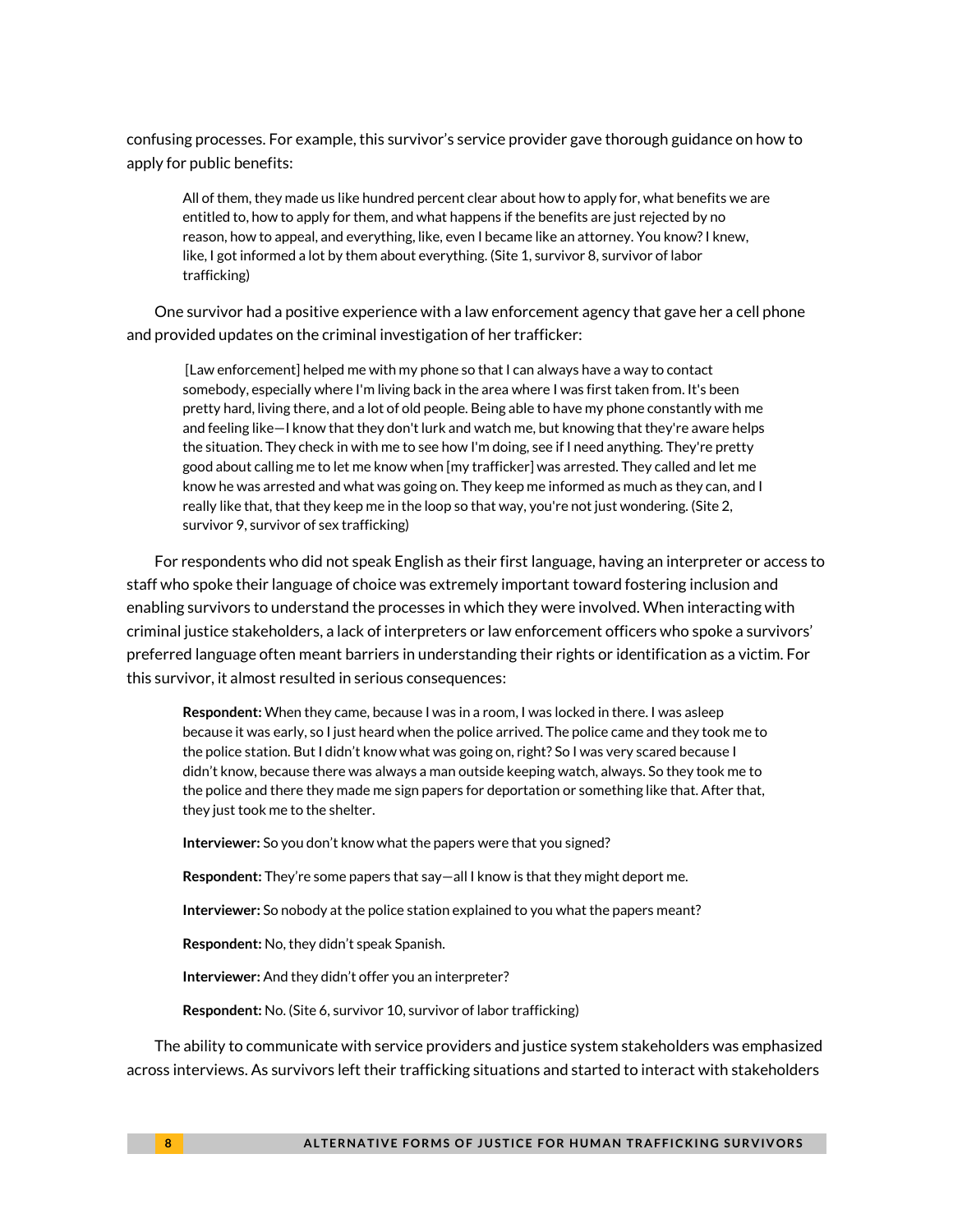to recover and work toward personal goals, the challenges of navigating complicated legal processes were addressed through quality communication practices.

### **Respectful Treatment**

Survivors in our study came into contact with various service providers and criminal justice stakeholders during their lives and as they left their trafficking situations. Survivors felt that the level of respect they received varied across stakeholders. However, survivors also had positive experiences, often with the stakeholders involved after people were identified as trafficking survivors; survivors described these individuals as kind, compassionate, understanding, patient, and nonjudgmental. Most survivors had very positive feelings toward at least one stakeholder with whom they had interacted:

When [law enforcement officers] gave me my interview, first off, they took me in a car to the police station and gave me a ride back. They made me feel comfortable. They weren't judging me. All you could tell is that he wanted—there was something about him that just said—and as a whole demeanor it said he wanted to help me. I wasn't scared to talk to him. (Site 8, survivor 4, survivor of sex trafficking)

One notable exception was survivors who had unauthorized immigration status and survivors with prior criminal backgrounds (28), particularly sex trafficking survivors who had been arrested and/or convicted of prostitution-related charges. These survivors were more likely to report being treated as a criminal instead of a victim; such treatment influenced their later desire to participate in a criminal investigation against their traffickers.<sup>[2](#page-13-1)</sup> Survivors reported this type of treatment occurring mostly at their initial point of contact with law enforcement or immigration authorities after they escaped their trafficking situations. Sex trafficking survivors who had been arrested or convicted of prostitutionrelated offenses reported continuing to feel criminalized, especially because many survivors had pending criminal cases against them at the time of data collection. One survivor explained the discrimination she felt:

[Law enforcement] just think, I feel like they just think we're a bunch of druggies and we get what we deserve. It is what it is. Like I said, they don't—they just wanna catch the big people, but when it comes down to it, I feel like they just look down. Like, "Oh, you put yourself in that position. Oh, well. You know. Shouldn't do drugs." (Site 2, survivor 7, survivor of sex trafficking)

Other survivors expressed similar frustrations: they were discouraged that law enforcement and immigration authorities seemed to negate their experiences as victims and therefore wouldn't take their stories seriously.

# Restorative Justice

Unlike procedural justice practices, which are typically implemented and controlled by criminal justice organizations and actors, restorative justice practices are guided by the individually defined needs of survivors. To understand survivor perceptions of restorative justice, we asked respondents to reflect on whether certain practices would help them feel like they had achieved justice. These practices were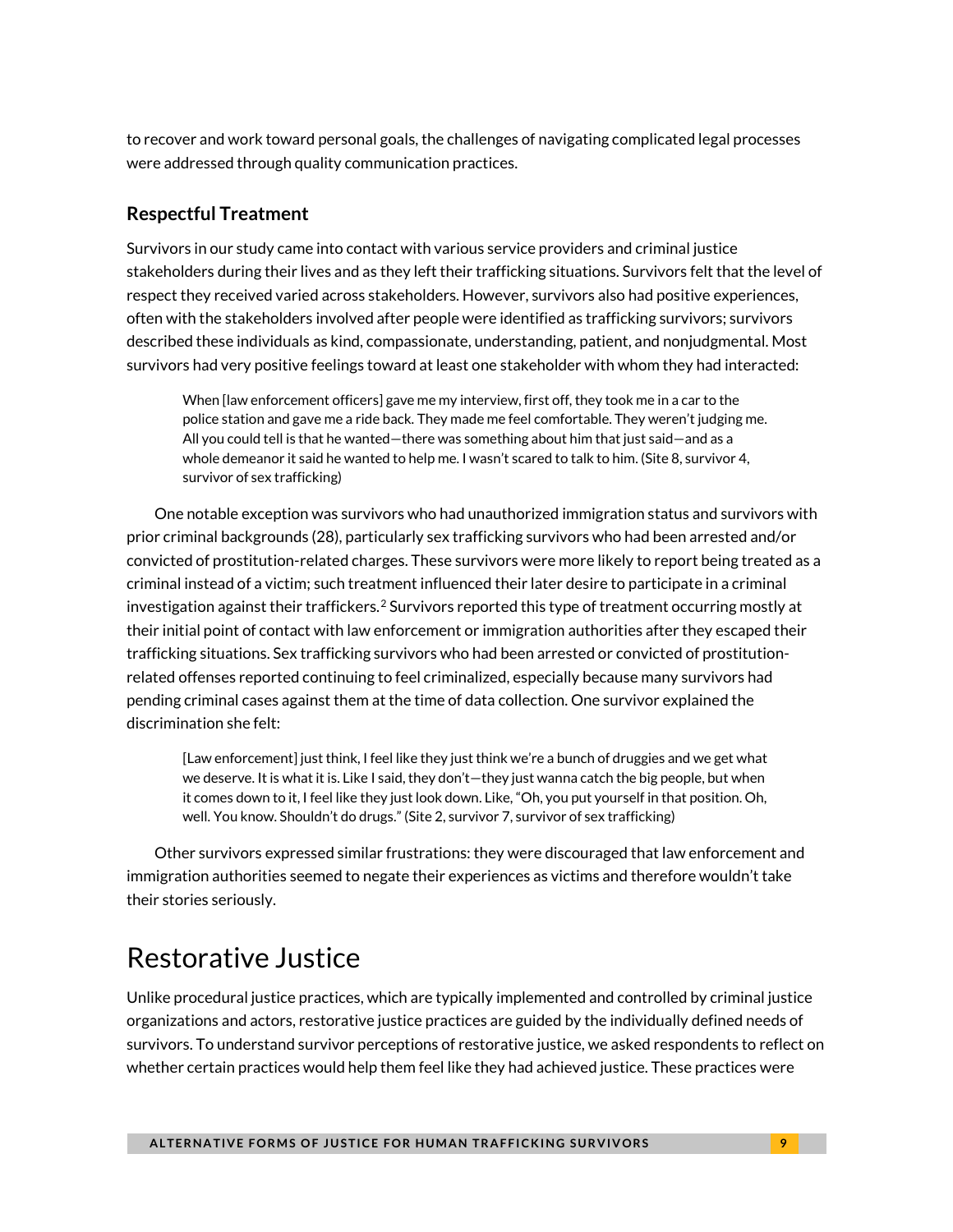opportunities to confront their trafficker about the harms they caused, reparations or payment, an apology from their trafficker, and an opportunity to meet with other survivors of human trafficking to share common experiences and support one another.

Survivor preferences for restorative justice practices differed by the type of practice and the type of trafficking experienced. More labor trafficking survivors in our study would have liked the opportunity to confront their trafficker; sex trafficking survivors were split roughly half and half. Survivors who wanted to confront their traffickers wanted to show that they had persevered despite their victimization, and they wanted their trafficker to understand the negative impact they'd had. As one survivor indicated, "I want [my trafficker] to know that even if you treated me bad, I'm still alive. I'm like, you wanted to break me, but I didn't" (site 4, survivor 7, survivor of labor trafficking). Survivors indicated wanting to confront their traffickers in person or in writing and in locations such as a criminal court or during their everyday lives. Those who did not want to confront their traffickers reasoned that it would be more harmful if they did so and their trafficker showed no remorse.

Labor and sex trafficking survivors also differed in their desires for reparations from their traffickers. Most sex trafficking survivors indicated that they did want reparations. One survivor said that she would like reparations to be in the form of resources for therapy and services to address the psychological harm she faced:

I think that restitution shouldn't just be financially. I think that restitution the perpetrator has to pay should also be paying for therapy. Because part of human sex trafficking is a lot of brainwashing. It's a lot of verbal, mental, and physical abuse. We need help with that. (Site 8, survivor 4, survivor of sex trafficking)

Labor trafficking survivors were more divided on whether they wanted reparations from their traffickers. Those who wanted reparations wanted them in the form of payment for the work they had performed without pay: "As long like she pays me on—based on labor law, minimum wage, like for all those years. Yeah, I wouldn't be asking for a million dollars, but I wish. I know she have money" (site 7, survivor 4).

Labor and sex trafficking survivors who did not want reparations of any sort explained either that they did not want or need their traffickers' money, that any money received from their trafficker would come from the exploitation and victimization of others, or that money could not address or make up for the harms they had faced. As one sex trafficking survivor explained: "I know that money is from—any money they got from them or that they might have had was money from all those women who were forced to work there. So no, I don't want anything from those people" (site 2, survivor 4).

Labor and sex trafficking survivors were similarly divided almost equally on whether they desired an apology from their trafficker. Among those who did not want an apology, labor trafficking survivors were more likely to say that they had already moved on or forgiven their trafficker, while both labor trafficking survivors and sex trafficking survivors felt that the apology would not be sincere. As one survivor specified, "I think an apology would be—I would really think that would be pretty amazing. It's not gonna happen in my situation. My trafficker does not think that she did anything wrong" (site 2,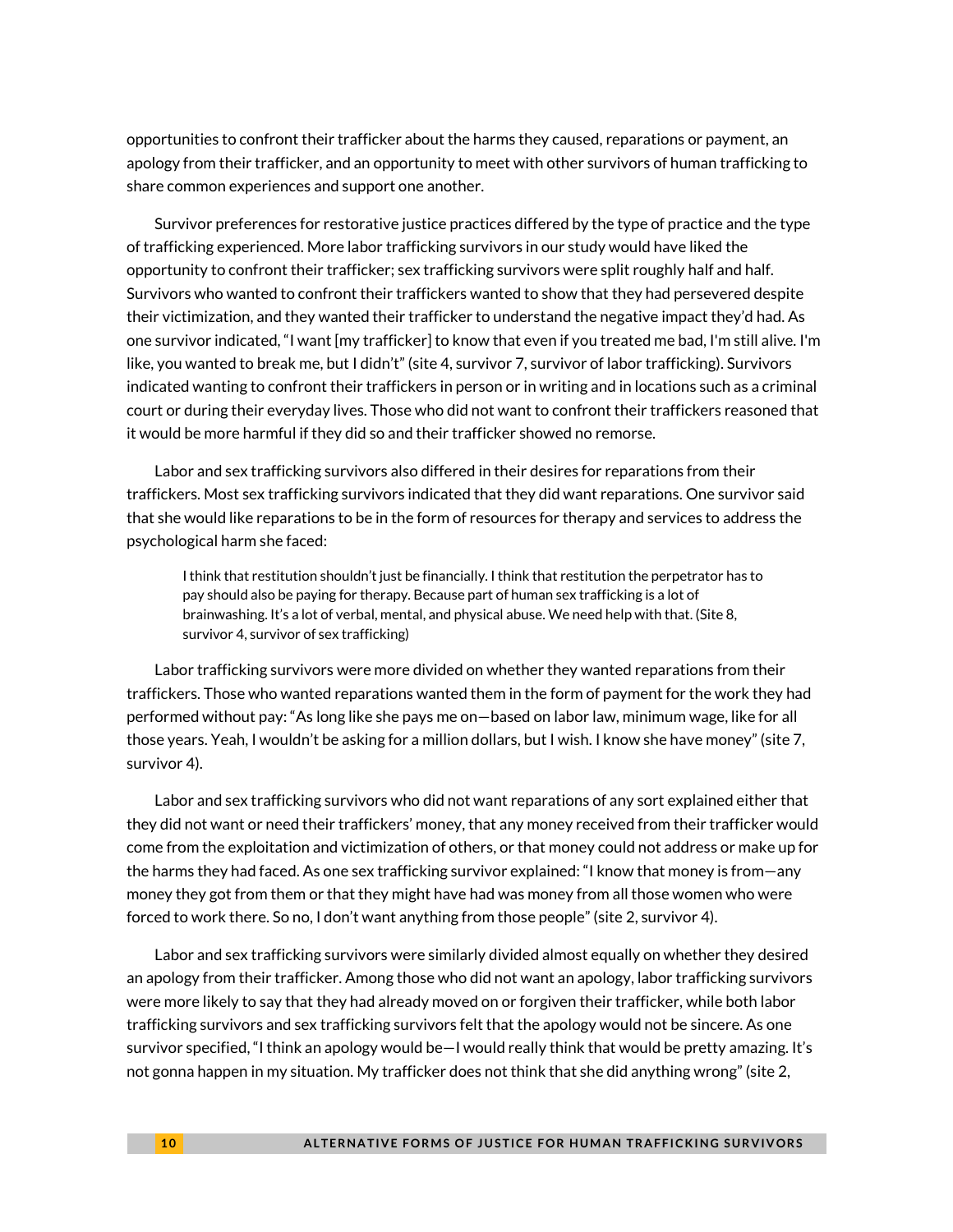survivor 2, survivor of sex trafficking). Survivors who did want an apology emphasized that they wanted one only if the apology was sincere and truthful.

Three of our study sites featured extensive opportunities for survivor peer mentorship through formal networking and mentorship groups. Survivors who participated in these opportunities discussed them as additional restorative justice practices. Survivors viewed these groups as opportunities for their own healing and for showing other survivors what recovery can look like: "You know what helps me heal? [Survivor group name]. Doing stuff like this. It's healing when I help other people, help other girls. When I talk about it. That's for me personally" (site 2, survivor 9, survivor of sex trafficking). Survivors who had not had these opportunities, either because their site did not offer them or because they had not chosen to engage, viewed them positively and largely indicated wanting to participate in such activities in the future.

# Transitional Justice

Transitional justice offers community- and systems-based opportunities to prevent future victimization and acknowledges victimization that has already occurred. To understand survivor perceptions of transitional justice, we asked respondents to reflect on whether certain practices (reforms to institutions and policies to prevent other people from experiencing trafficking, education and public awareness efforts, and participating in survivor-led efforts to create policy and practice change) would help them feel like they had achieved justice.

When asked if they'd like to participate in education or institutional reform efforts, survivors in our study overwhelmingly answered yes. Based on their own experiences, many survivors spoke about changes they'd like to see to immigration, criminal justice, and service provision policies; funding and resources for services; and specific laws and statutes. These changes addressed various causes and harms of human trafficking, including root causes such as poverty and economic climates in their home countries or communities, and harms perpetrated by current immigration, criminal justice, and service provision policies and laws. $3$ 

Survivors reported rewarding and empowering experiences advocating for law and policy changes, speaking with expertise as a survivor-leader, and influencing people and institutions to prevent future trafficking victimization. One survivor spoke about meeting with policymakers in Washington, DC:

I think, what I got out of this situation, that now I am speaking up against the issue. Being able to advocate for better services, for a better law, that's justice for me. When I first started going lobbying, for meetings on the Hill—and it is so cool, especially for someone that is coming from different countries. Knowing that my own government, in Indonesia, wouldn't do that, wouldn't listen to someone like me, it's incredible. It's incredible that the government here are listening, and changing things. (Site 7, survivor 4, survivor of labor trafficking)

Survivors also saw educational and awareness initiatives as important in preventing future victimization and memorializing the victimization experiences of themselves and others. Some survivors had raised awareness by participating in campaigns and sharing their own stories and the stories of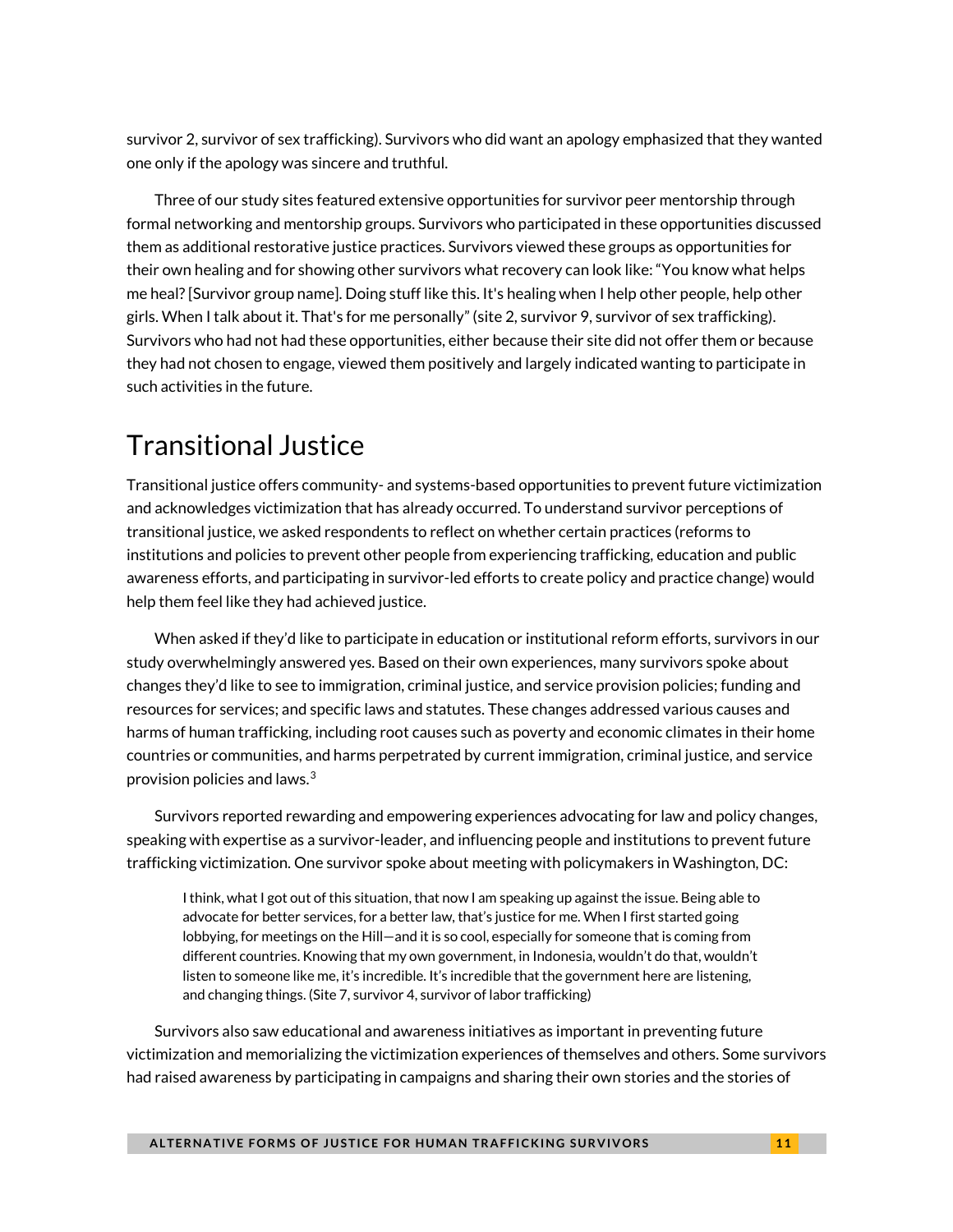friends and loved ones who also had experienced trafficking but with different outcomes. Survivors with and without past experiences participating in educational initiatives offered ideas for several different audiences: the public, to create awareness of trafficking; other survivors or people of similar backgrounds, such as other migrant workers from foreign-born survivors' countries of origin, to educate workers on how to protect themselves from and report future trafficking; and traffickers, to show them the damage they caused and prevent future victimization. This survivor had an idea for educational intervention wherever people enter the US:

When a kid come to the country, I was thinking maybe they should have a program for that where they would just educate them about human trafficking. Tell them about human trafficking, cuz for me, if when I did came to the country, somebody told me and say, "Hey, we just wanna make sure that you're aware that there's something called human trafficking. Be aware of that. We're not saying that you goin' through it, but we just want you to be exposed to this issue." "If you know somebody who's a victim, let us know," or, "This is the way we can help." (Site 8, survivor 6, survivor of labor trafficking)

Study sites that featured survivor peer mentorship opportunities also included opportunities for survivor-involved advocacy and educational initiatives—resulting in promising practices that incorporate both restorative and transitional justice concepts.

#### BOX 3

### **Alternative Forms of Justice**

Some concrete examples of alternative forms of justice that service providers and criminal justice stakeholders described across the study's eight sites are the following:

- **Procedural justice:** an agreement a service provider or justice system stakeholder signs with each survivor client that specifies the role and rights of the survivor and stakeholder
- **Restorative justice:** opportunities for survivor mentorship and networking, including survivor support and social groups
- **Transitional justice:** soliciting survivor feedback and opinions for advocacy initiatives and awareness campaigns

**Source:** Interviews with 100 stakeholders.

**Note:** For more in-depth recommendations for service providers and criminal justice stakeholders, please see Love and colleagues (2018a, 2018b) and McCoy and colleagues (2018).

# Limitations

Our findings should be interpreted with several limitations in mind. First, this study draws from a convenience sample of human trafficking survivors. Recruitment was made possible through partnership with service providers, meaning data were collected only from survivors who had received some form of legal or social services and remained in contact with their service provider. This might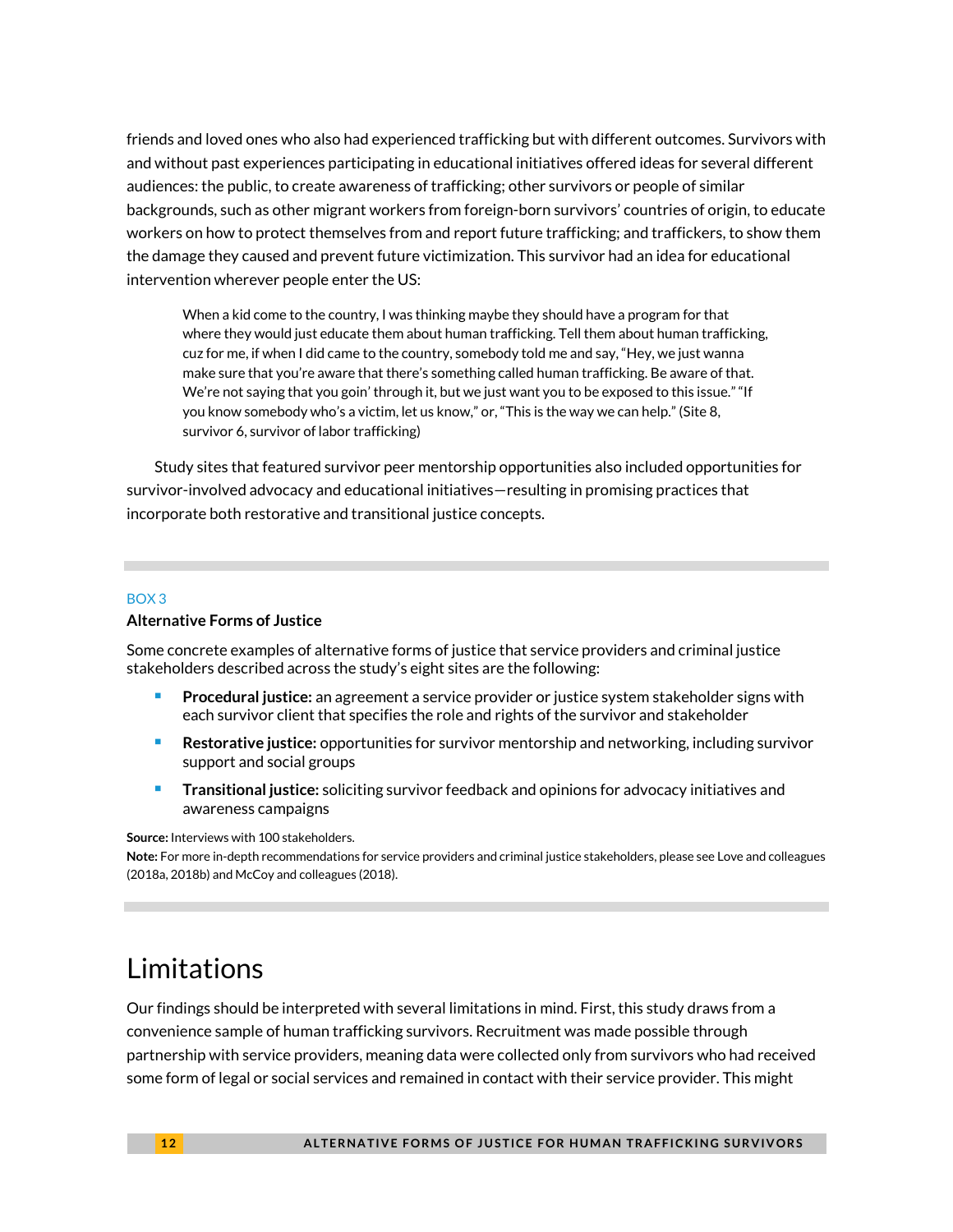exclude survivors who needed services but did not engage with formal systems. Second, this study relies on data collected only in urban metropolitan areas. Although the primary service provider in each site served a large geographic area, survivors who lived in more remote, rural locations at the time of our interviews are not represented. Our sample does include survivors who experienced trafficking in rural, nonurban areas but lived in or near each site's metropolitan core at the time of data collection. Third, despite attempts to balance our sample between survivors of labor and sex trafficking, our sample remains skewed toward labor trafficking. Fourth, we had too few respondents with civil justice case experiences to draw definitive conclusions about survivors' perceptions of the civil justice system. $^4$  $^4$ 

Finally, because our interview protocols did not include specific questions about the details of survivors' trafficking experiences, it was difficult for us to gauge when the victimization occurred. We are therefore unable to measure survivors' perceptions of justice over time, which would be a valuable focus for future research.

# Conclusion

Both survivors who had past experiences with alternative forms of justice and those who did not found these practices promising as either complements to or compensations for remedies they had already experienced. Additionally, the emphasis on survivor-led alternatives, such as opportunities for peer mentorship or advocacy for laws and policies that would address future victimization, emerged from survivors' own recommendations.

Though survivors had extensive experience with procedural justice concepts, only a portion of our sample had experienced restorative or transitional justice practices. But those who had not experienced these concepts found them desirable, meaning alternative forms of justice are ripe for inclusion by stakeholders who work directly with survivors or influence policy and practice that impact survivors. Service providers and justice agencies can begin incorporating these elements in their engagement with survivors or start asking survivors what elements of these alternatives would be desirable.

Beyond stakeholder inclusion, survivors should play a lead role in determining the direction, format, and engagement of alternative justice practice. Survivors had individualized preferences for certain alternative forms of justice; not all survivors we spoke to wanted an apology from their trafficker, and not all survivors are prepared to lobby Congress for anti-trafficking policies. And, because some of the most descriptive and encouraging alternatives came from survivors themselves, it is important to provide space for survivors to create their own avenues for healing, moving on, and making societal and structural changes that can prevent future victimization.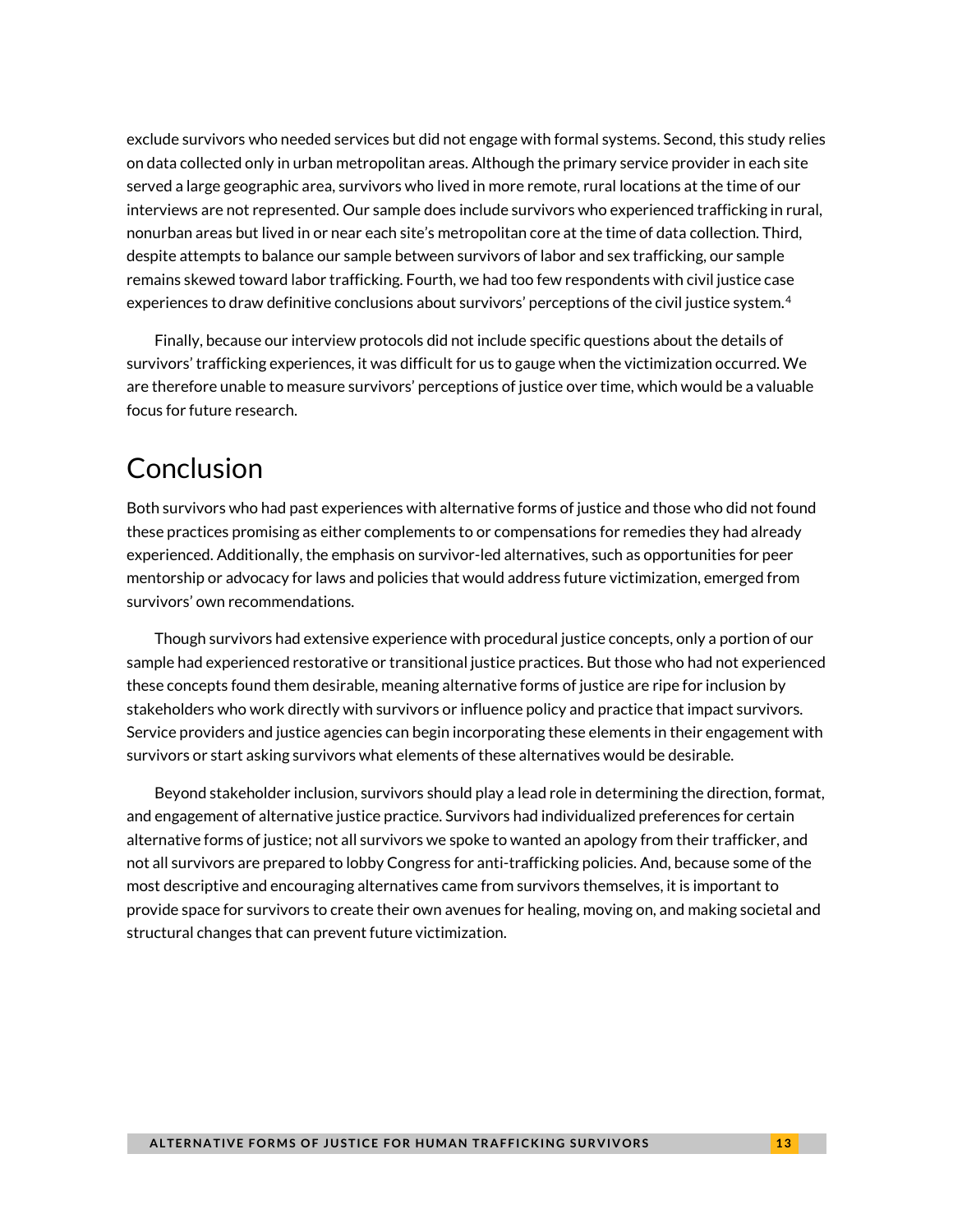# Notes

- <span id="page-13-0"></span> $1$  This finding does not include the experiences of survivors who participated in mandated services as part of a court-based human trafficking intervention program. The survivors who participated in the types of restrictive service provision settings described here did so without being mandated.
- <span id="page-13-1"></span> $2$  For more detailed findings around survivors' desires to participate in the criminal justice process, please see Love and colleagues (2018b).
- <span id="page-13-2"></span> $3$  For survivors' specific recommendations for systems and policy changes, please see McCoy and colleagues (2018).
- <span id="page-13-3"></span><sup>4</sup> For a discussion of civil litigation in cases of human trafficking see Vandenberg (2015, 2016) and Werner and Kim (2008).

## References

- Bolivar, Daniela. 2013. "For whom Is Restorative Justice? A Mixed-Methods Study on Victims and (Non-) Participation." *Restorative Justice* 1 (2): 190–214.
- David, Roman, and Susanne Choi Yuk-Ping. 2005. "Victims on Transitional Justice: Lessons from the Reparation of Human Rights Abuses in the Czech Republic." *Human Rights Quarterly* 27 (2): 392–435.
- Love, Hanna, Jeanette Hussemann, Lilly Yu, Evelyn McCoy, and Colleen Owens. 2018a. ["Comparing Narratives of](https://www.urban.org/research/publication/comparing-narratives-justice)  [Justice: How Survivors, Criminal Justice Stakeholders, and Service Providers Perceive Justice in Human](https://www.urban.org/research/publication/comparing-narratives-justice)  [Trafficking Cases."](https://www.urban.org/research/publication/comparing-narratives-justice) Washington, DC: Urban Institute.
- ———. 2018b. ["Justice in Their Own Words: Perceptions and Experiences of \(In\)Justice among Human Trafficking](https://www.urban.org/research/publication/justice-their-own-words)  [Survivors."](https://www.urban.org/research/publication/justice-their-own-words) Washington, DC: Urban Institute.
- McCoy, Evelyn, Colleen Owens, Lilly Yu, Hanna Love, and Jeanette Hussemann. 2018. ["Delivering Justice for](https://www.urban.org/research/publication/perceptions-justice-among-human-trafficking-survivors)  [Human Trafficking Survivors: Implications for Practice.](https://www.urban.org/research/publication/perceptions-justice-among-human-trafficking-survivors)" Washington, DC: Urban Institute.
- Mika, Harry, Mary Achilles, Ellen Halbert, and Lorraine Stutzman Amstutz. 2004. "Listening to Victims—A Critique of Restorative Justice Policy and Practice in the United States." *Federal Probation* 68 (1): 32–38.
- Teitel, R. G. 2003. "Transitional Justice Genealogy." *Harvard Human Rights Journal* 16:69–94.
- Thibaut, John W., and Laurens Walker. 1975. *Procedural Justice: A Psychological Analysis*. Hillsdale, NJ: Lawrence Erlbaum.
- Tyler, Tom R. 1988. "What Is Procedural Justice? Criteria Used by Citizens to Assess the Fairness of Legal Procedures." *Law & Society Review* 22 (1): 103–36.
- ———. 1990. *Why People Obey the Law*. New Haven, CT: Yale University Press.
- Vandenberg, Martina. 2015. *Ending Impunity, Securing Justice: Using Strategic Litigation to Combat Modern-Day Slavery and Human Trafficking*. New York: The Freedom Fund; and Washington, DC: The Human Trafficking Pro Bono Legal Center.
- ———. 2016. "Palermo's Promise: Victims' Rights and Human Trafficking." *Anti-Trafficking Review* 6:138–41.
- Werner, Daniel, and Kathleen Kim. 2008. *Civil Litigation on Behalf of Victims of Human Trafficking.* Montgomery, AL: Southern Poverty Law Center.
- van Zyl, Paul. 1999. "Dilemmas of Transitional Justice: The Case of South Africa's Truth and Reconciliation Commission." *Journal of International Affairs* 52(2)
- Waldorf, Lars. 2006. "Mass Justice for Mass Atrocity: Rethinking Local Justice as Transitional Justice." *Temple Law Review* 79 (1).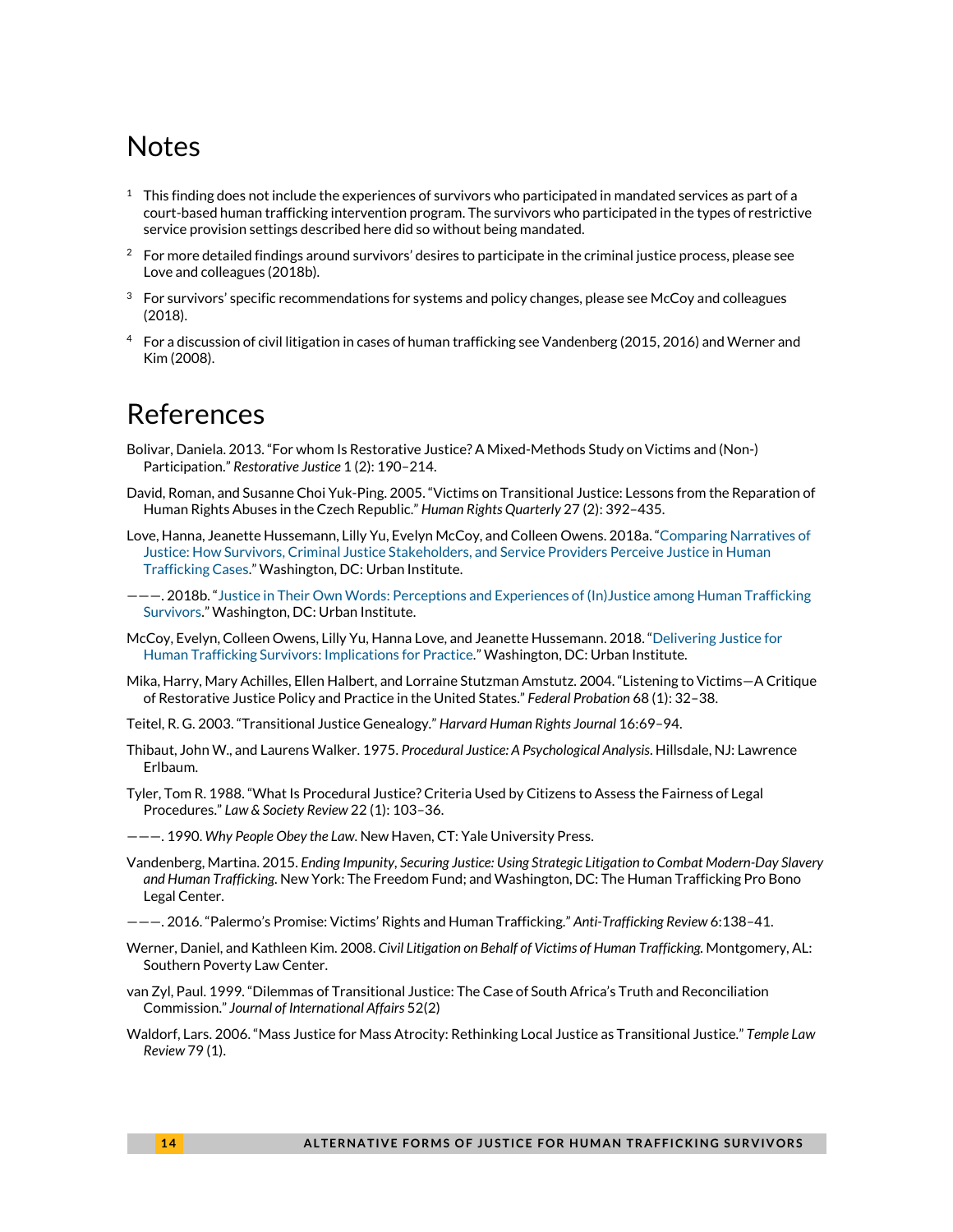# About the Authors



**Lilly Yu** is a research analyst in the Urban Institute's Justice Policy Center. Her research focuses on the victimization experiences and justice involvement of young people in various environments, including child welfare settings, runaway and homeless youth providers, community-based service providers, housing communities, and schools, and human trafficking issues.



**Jeannette Hussemann** is a senior research associate in the Justice Policy Center. Her research focuses on victimization, indigent defense, and juvenile justice. Hussemann directs projects that employ both quantitative and qualitative research methodologies, and she has extensive experience conducting fieldwork in diverse settings.



**Hanna Love** is a research analyst in the Justice Policy Center. Her research focuses on criminal justice reform and improving criminal justice system responses to survivors of violence. She has experience working on various justice policy issues, including survivors' perceptions of the justice system, decarceration, and state and local policy reform.



**Evelyn McCoy** is a research associate in the Justice Policy Center. Her research focuses on conducting and translating research into practitioner-friendly materials on correctional programming and practice, jail reentry, alternatives to incarceration, and human trafficking issues. She also provides direct technical assistance to jurisdictions improving justice system functioning across the nation.



**Colleen Owens** is a former senior research associate in the Justice Policy Center, where she codirected a diverse portfolio of research on human trafficking in the United States and abroad.